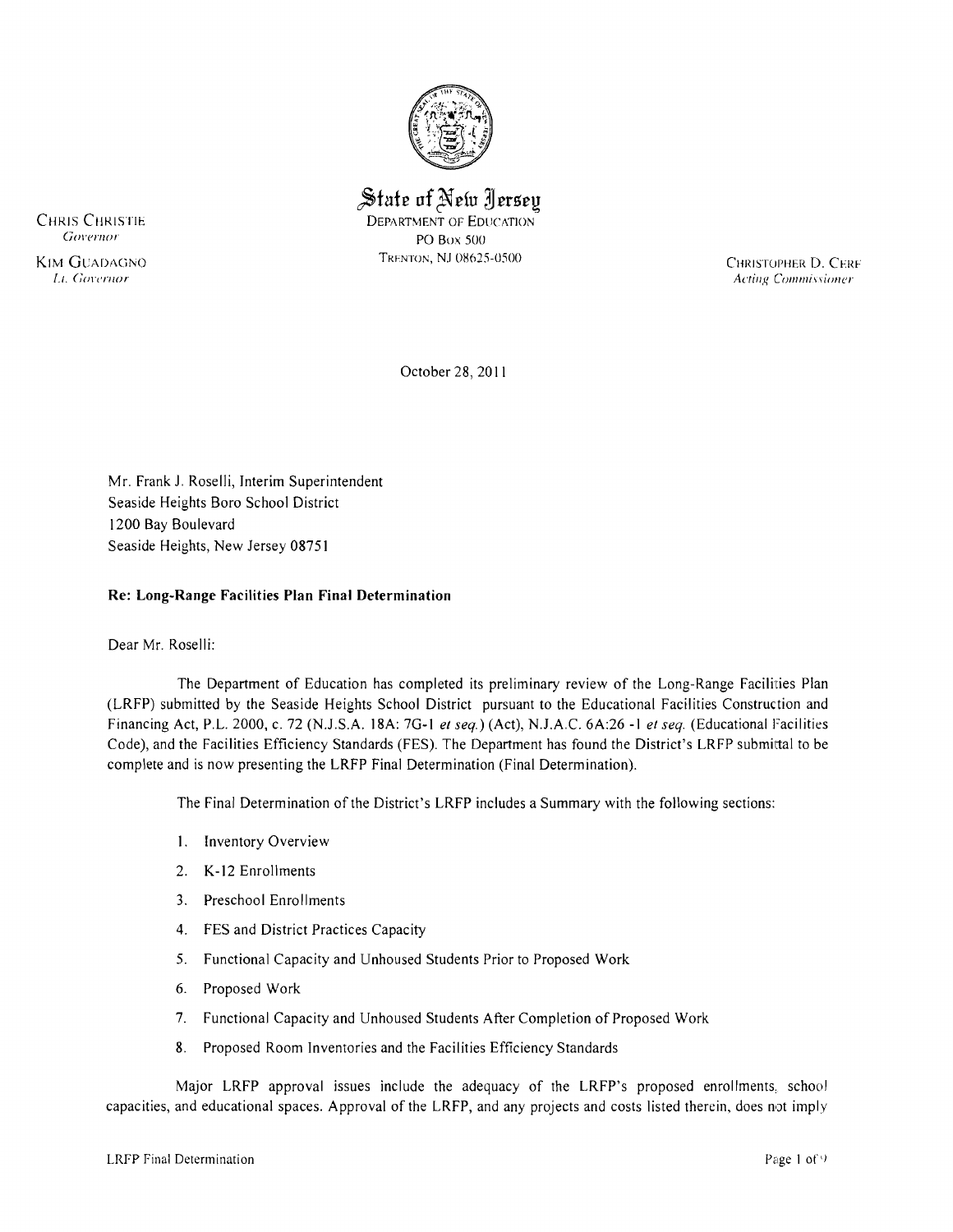approval of an individual school facilities project or its corresponding costs and eligibility for State support under the Act. Similarly, approval of the LRFP does not imply approval of portions of the Plan that are inconsistent with the Department's FES and proposed building demolition or replacement. Determination of preliminary eligible costs and final eligible costs will be made at the time of the approval of a particular school facilities project pursuant to N.J .S.A. l8A:7G-5. The District must submit a feasibility study as part of the school facilities project approval process, pursuant to N.J.S.A. 18A:7G-7b, to support proposed building demolition or replacement. The feasibility study should demonstrate that a building might pose a risk to the safety of the occupants after rehabilitation or that rehabilitation is not cost-effective.

Following the approval of the LRFP, the District may submit an amendment to the approved LRFP for Department review. Unless and until an amendment to the LRFP is submitted to and approved by the Commissioner of the Department pursuant to N.J.S.A. l8A:7G-4(c), the approved LRFP shall remain in effect. The District may proceed with the implementation of school facilities projects that are consistent with the approved LRFP whether or not the school facilities project contains square footage that may be ineligible for State support.

We trust that this document will adequately explain the Final Determination and allow the District to move forward with the initiation of projects within its LRFP. Please contact Frank 1. LoDolce, Regional Director at the Office of School Facilities at (609) 292-7078 with any questions or concerns that you may have.

Sincerely,

Bernard Elinha

Bernard E. Piaia, Jr., Director Office of School Facilities

Enclosure

BEP:FL:hlj

c: David Corso, Administration and Finance Thomas Dowd, Executive County Superintendent Frank LoDolce, Regional Director, Office of School Facilities H. Lyle Jones, Manager, Office of School Facilities Matthew Varley, Assistant Business Manager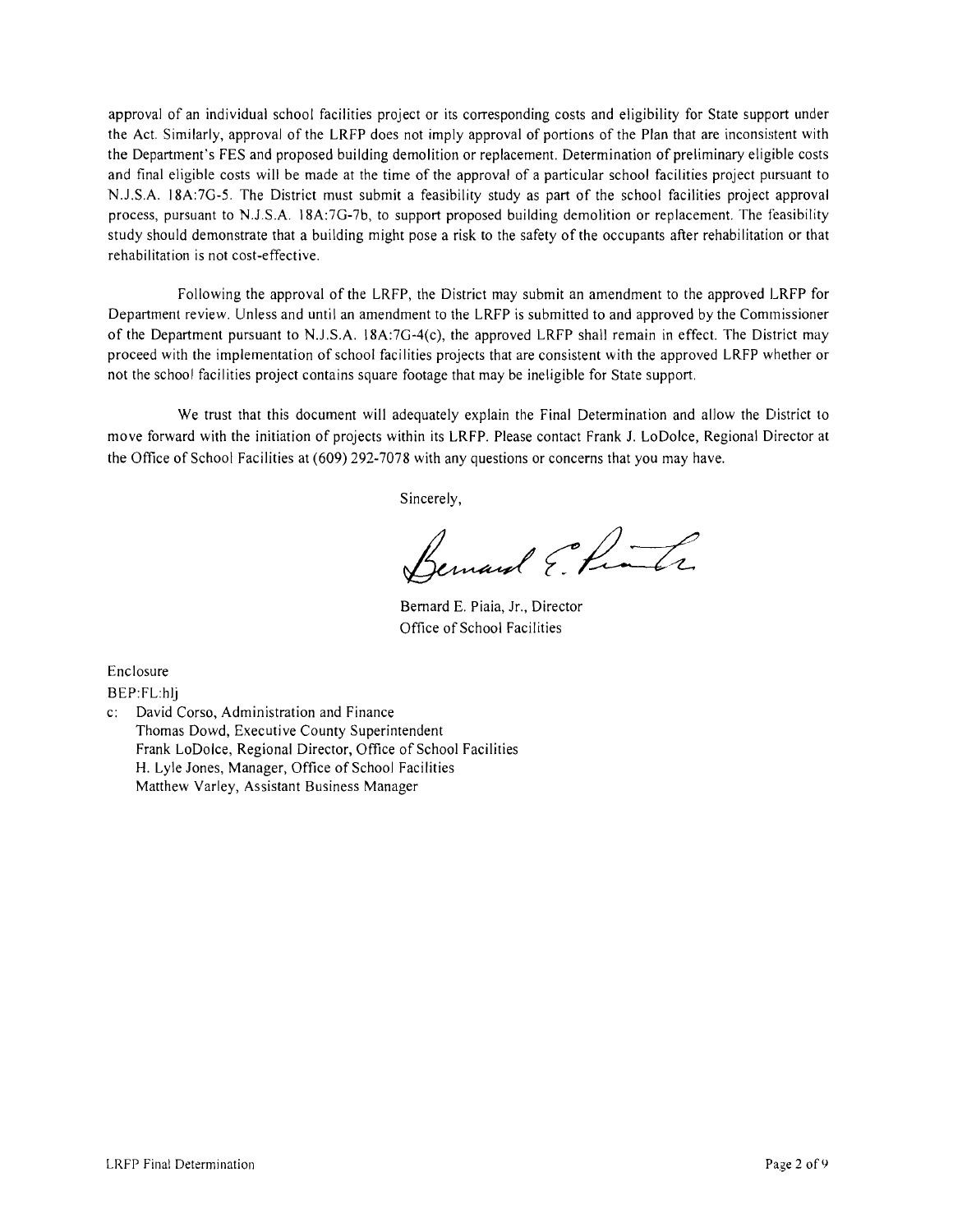# LONG-RANGE FACILITIES PLAN **Final Determination Summary**

## Seaside Heights Bora School District

The Department of Education (Department) has completed its review of the Long-Range Facilities Plan (LRFP or Plan) submitted by the Seaside Heights Boro School District (District) pursuant to the Educational Facilities Construction and Financing Act, P.L. 2000, *c.*72 (N.J.S.A. 18A:7G-1 *et seq.*) (Act), N.J.A.C. 6A:26-1 et seq. (Educational Facilities Code), and the Facilities Efficiency Standards (FES).

This is the Department's Final Determination Summary (Summary) of the LRFP. The Summary is based on the standards set forth in the Act, the Educational Facilities Code, the FES, District entered data in the LRFP and Project Application and Tracking System (LRFP website), and District supplied supporting documentation. The Summary consists of nine sections. The referenced reports in *italic* text are standard LRFP reports available on the Department's LRFP website.

## 1. Inventory Overview

The District provides services for students in grades PK-6. The predominant existing school grade configuration is PK-6. The predominant proposed school grade configuration is PK-6. The District is classified as an under 55% district for funding purposes.

The District identified existing and proposed schools, sites, buildings, playgrounds, playfields, and parking lots in its LRFP. The total number of existing and proposed district-owned or leased schools, sites, and buildings are listed in Table 1. A detailed description of each asset can be found in the LRFP website report titled *"Site Asset Inventory Report. "* 

|                                                      | Existing | Proposed |
|------------------------------------------------------|----------|----------|
| Sites:                                               |          |          |
| Total Number of Sites                                |          |          |
| Number of Sites with no Buildings                    |          |          |
| Number of Sites with no Instructional Buildings      |          |          |
| <b>Schools and Buildings:</b>                        |          |          |
| <b>Total Number of Schools</b>                       |          |          |
| Total Number of Instructional Buildings              |          |          |
| Total Number of Administrative and Utility Buildings |          |          |
| Total Number of Athletic Facilities                  |          |          |
| Total Number of Parking Facilities                   |          |          |
| Total Number of Temporary Facilities                 |          |          |

#### Table 1: Inventory Sum mary

As directed by the Department, incomplete school facilities projects that have project approval from the Department are represented as "existing" in the Plan. District schools with incomplete approved projects that include new construction or the reconfiguration of existing program space are as follows: n/a.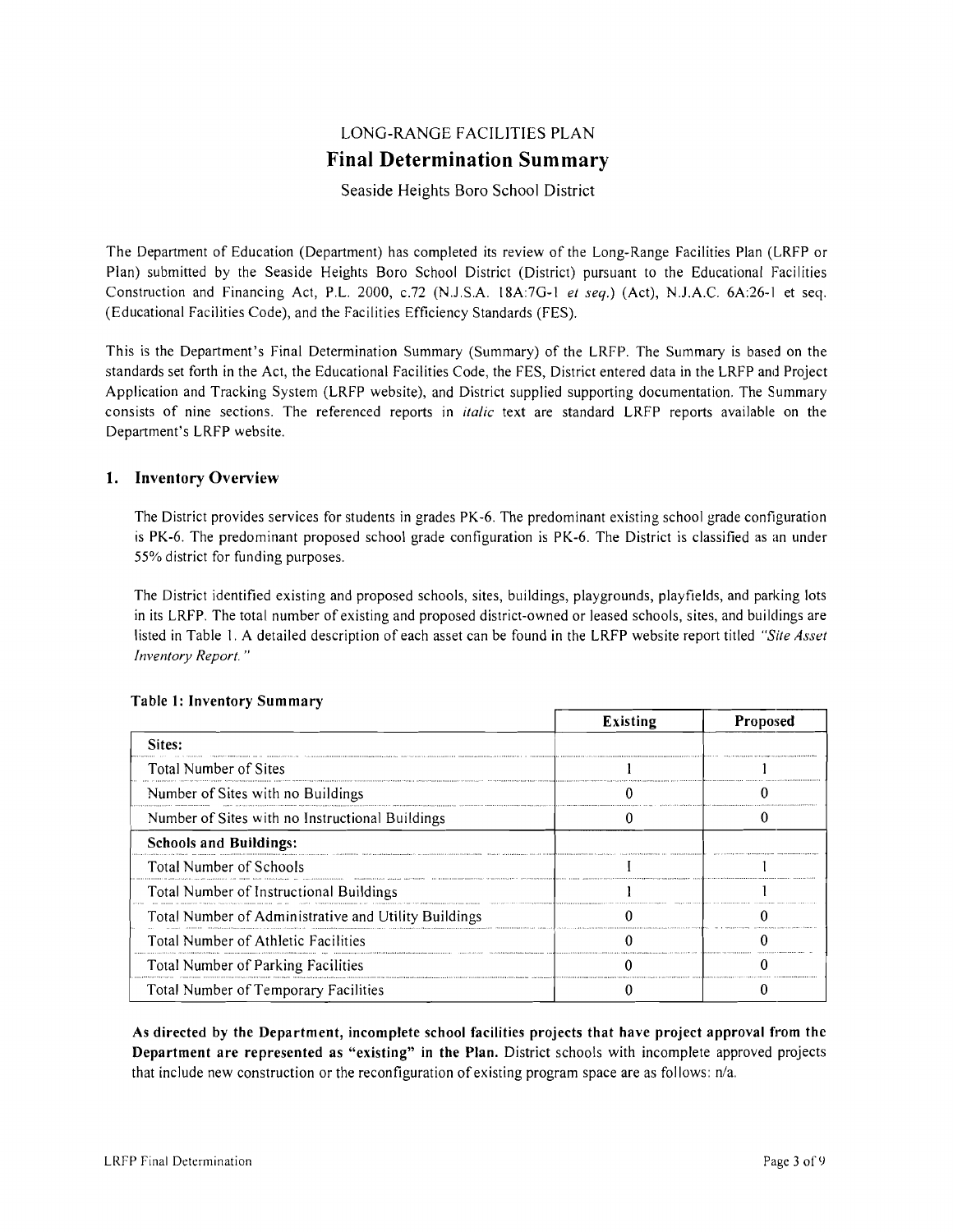Major conclusions are as follows:

- The District is proposing to maintain the existing number of District-owned or leased sites.
- The District is proposing to maintain the existing number of District-owned or operated schools.
- The District is proposing to maintain the existing number of District-owned or leased instructional buildings. The District is proposing to maintain the existing number of District-owned or leased noninstructional buildings.

FINDINGS The Department has determined that the proposed inventory is adequate for review of the District's LRFP. However, the LRFP determination does not imply approval of an individual school facilities project listed within the LRFP. The District must submit individual project applications for project approval. If building demolition or replacement is proposed, the District must submit a feasibility study, pursuant to NJ .S.A. 18A:7G-7b, as part of the application for the specific school facilities project.

# 2. K-12 Enrollments

The District determined the number of students, or "proposed enrollments," to be accommodated in the LRFP on a district-wide basis and in each school. The District's existing and proposed enrollments for grades K-12 and the cohort-survival projection provided by the Department on the LRFP website are listed in Table 2. Detailed information can be found in the LRFP website report titled *"Enrollment Projection Detail.* " Existing and proposed school enrollments and grade alignments can be found in the report titled *"Enrollment and School Grade Alignment.* " An analysis of preschool enrollments is provided in Section 3.

| Table 2: K-12 Enrollment Comparison |  |  |  |  |
|-------------------------------------|--|--|--|--|
|-------------------------------------|--|--|--|--|

|                                | Actual<br><b>Enrollments</b><br>2009 | <b>District Proposed</b><br><b>Enrollments</b> | Department's LRFP<br><b>Website Projection</b> |
|--------------------------------|--------------------------------------|------------------------------------------------|------------------------------------------------|
| Grades Pre-K-5, including SCSE | 62                                   | 23 Z                                           | 232                                            |
| Grades 6-8, including SCSE     |                                      |                                                |                                                |
| Grades 9-12, including SCSE    |                                      |                                                |                                                |
| <b>District K-12 Totals</b>    |                                      |                                                | 268                                            |

*"S('SE"* = *Self-Contained Special Educalion* 

Major conclusions are as follows:

- The District elected to use the Department's LRFP website projection. Supporting documentation was submitted to the Department as required to justify the proposed enrollments.
- The District is planning for stable enrollments.
- The District is not an ECPA (Early childhood Program Aid) District.

FINDINGS The Department has determined that the District's proposed enrollments are supportable for review of the District's LRFP. The Department will require a current enrollment projection at the time an application for a school facilities project is submitted incorporating the District's most recent Fall Enrollment Report in order to verify that the LRFP's planned capacity continues to be appropriate for enrollments.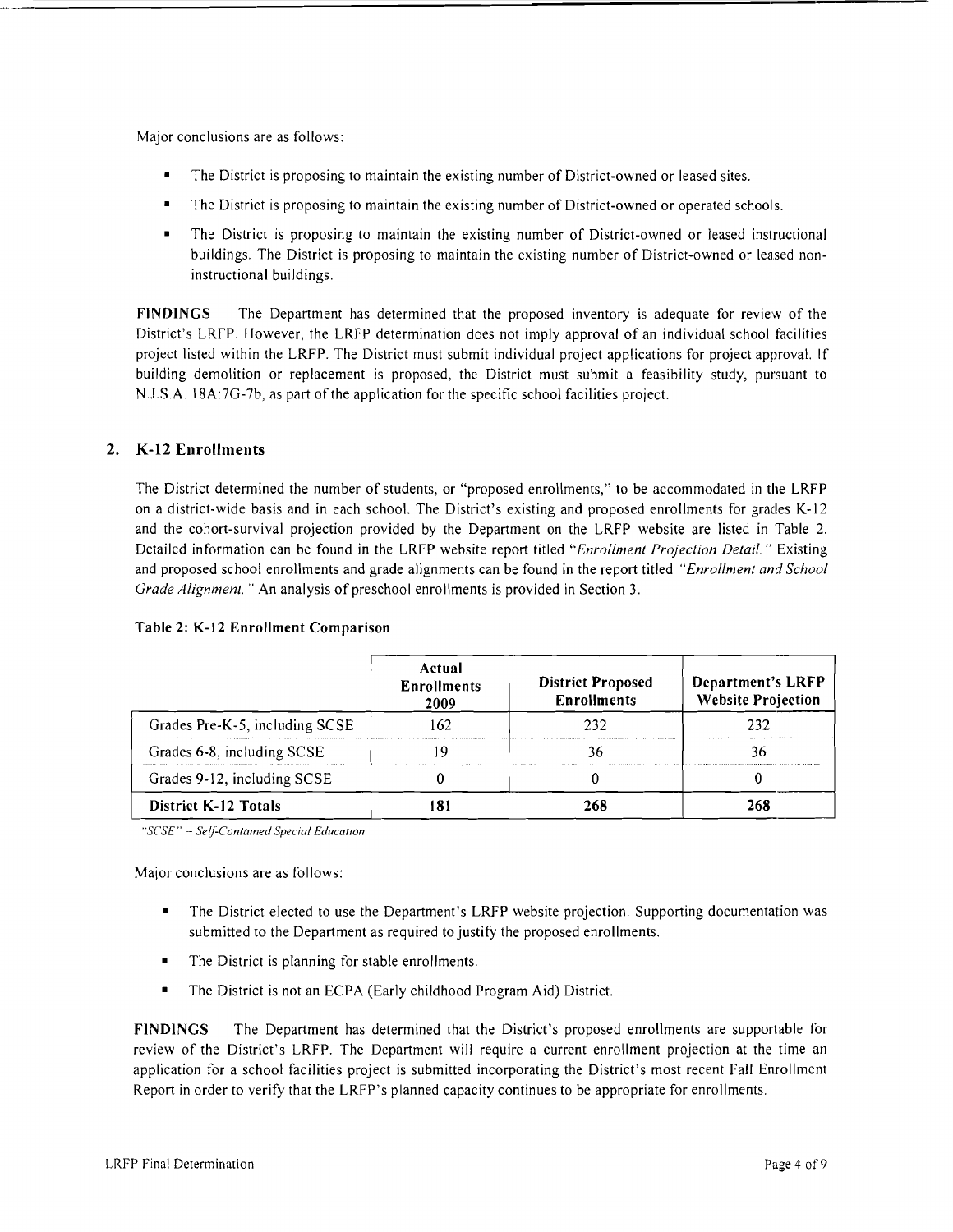# **3. FES and District Practices Capacity**

The proposed room inventories for each school were analyzed to determine whether the LRFP provides adequate capacity for the proposed enrollments. Two capacity calculation methods, called *"FES Capacity"* and *"District Practices Capacity,* " were used to assess existing and proposed school capacity in accordance with the FES and District program delivery practices. A third capacity calculation, called *"Functional Capacity. "*  determines Unhoused Students and potential State support for school facilities projects. Functional Capacity is analyzed in Section 5 of this Summary.

- *FES Capacity* only assigns capacity to pre-kindergarten *(if district-owned or operated),* kindergarten, general, and self-contained special education classrooms. No other room types are considered to be capacity-generating. Class size is based on the FES and is prorated for classrooms that are sized smaller than FES classrooms. FES Capacity is most accurate for elementary schools, or schools with non-departmentalized programs, in which instruction is "homeroom" based. This capacity calculation may also be accurate for middle schools depending upon the program structure. However, this method usually significantly understates available high school capacity since specialized spaces that are typically provided in lieu of general classrooms are not included in the capacity calculations.
- *District Practices Capacity* allows the District to include specialized room types in the capacity calculations and adjust class size to reflect actual practices. This calculation is used to review capacity and enrollment coordination in middle and high schools.

A capacity utilization factor in accordance with the FES is included in both capacity calculations. A 90% capacity utilization rate is applied to classrooms serving grades K-8. An 85% capacity utilization rate is applied to classrooms serving grades 9-12. No capacity utilization factor is applied to preschool classrooms.

Table 3 provides a summary of existing and proposed district-wide capacities. Detailed information can be found in the LRFP website report titled *"FES and District Practices Capacity. "* 

|                                                | <b>Total FES Capacity</b> | <b>Total District Practices Capacity</b> |
|------------------------------------------------|---------------------------|------------------------------------------|
| $(A)$ Proposed Enrollments                     | 386                       | 386                                      |
| (B) Existing Capacity                          | 233.9                     | 246.7                                    |
| <i><b>Existing Capacity Status (B)-(A)</b></i> | -1521                     | $-1393$                                  |
| $(C)$ Proposed Capacity                        | 2339                      | 246.7                                    |
| <i>*Proposed Capacity Status (C)-(A)</i>       | -1521                     | $-1393$                                  |

# **Table 3: FES and District Practices Capacity Summary**

\* Positive numbers signify surplus capacity; negative numbers signify inadequate capacity. Negative values for District *Practices capacity are acceptable ijproposed enrollments do not exceed IO()% capacity utilization.* 

Major conclusions are as follows:

- The District has appropriately coordinated proposed school capacities and enrollments in the LRFP.
- Adequate justification has been provided by the District if capacity for a school deviates from the proposed enrollments by more than 5%.3

**FINDINGS** The Department has determined that proposed District capacity, in accordance with the proposed enrollments, is adequate for review of the District's LRFP. The Department will require a current enrollment projection at the time an application for a school facilities project is submitted, incorporating the Districl 's most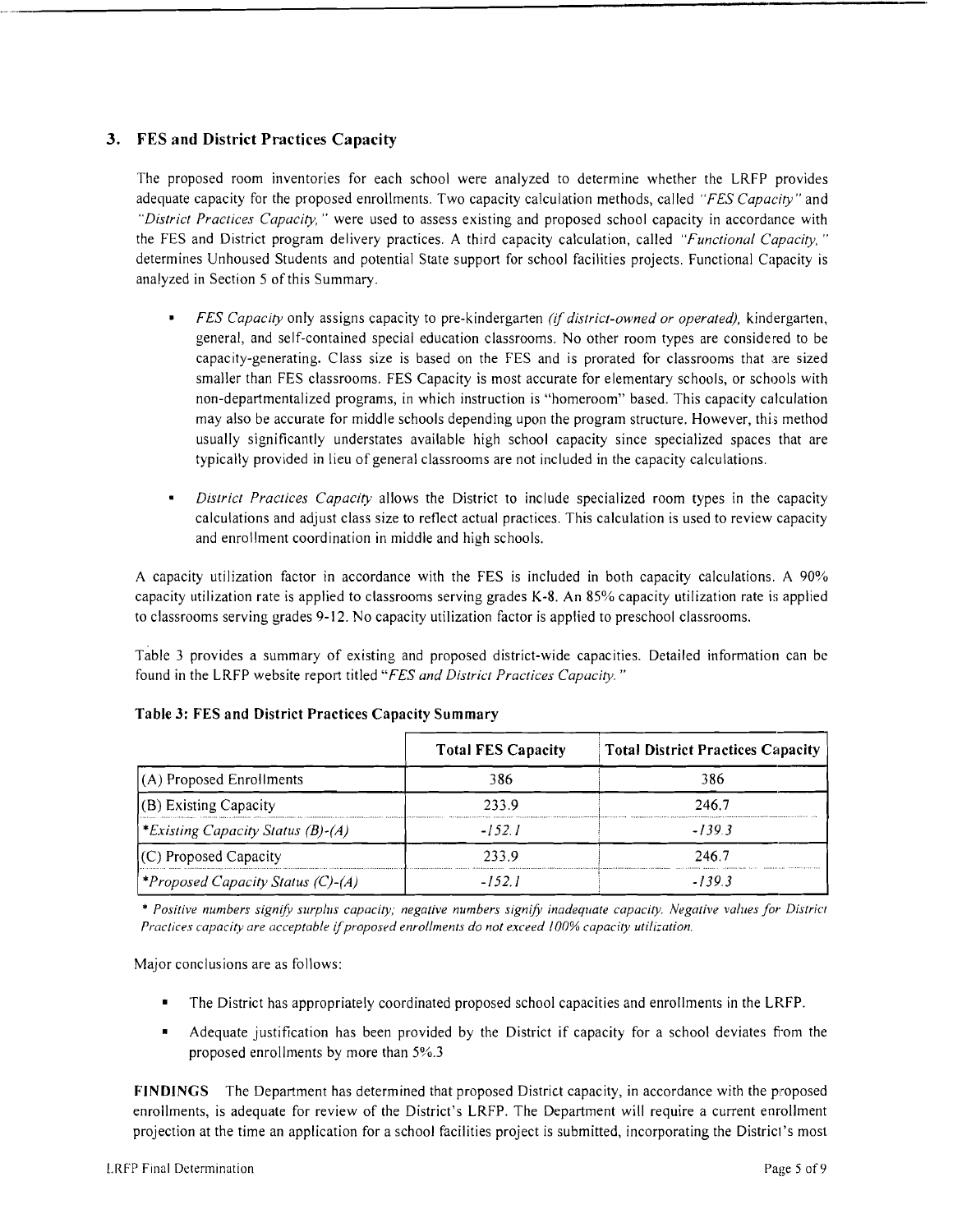recent Fall Enrollment Report, in order to verify that the LRFP's planned capacity meets the District's updated enrollments.

# **4. Functional Capacity and Unhoused Students Prior to Proposed Work**

*Functional Capacity* was calculated and compared to proposed enrollments to provide a preliminary estimate of Unhoused Students and new construction funding eligibility. Functional Capacity is the adjusted gross square feet of a school building *(total gross square feet minus excluded space)* divided by the minimum area allowance per Full-time Equivalent student for the grade level contained therein. Unhoused Students is the number of students projected to be enrolled in the District that exceeds the Functional Capacity of the District's schools pursuant to N.J.A.C. 6A:26-2.2(c).

*"Excluded Square Feet"* in the LRFP Functional Capacity calculation includes (l) square footage exceeding the FES for any pre-kindergarten, kindergarten, general education, or self-contained special education classroom; (2) grossing factor square footage *(corridors, stairs, mechanical rooms, etc.)* that exceeds the FES allowance, and (3) square feet proposed to be demolished or discontinued from use. Excluded square feet may be revised during the review process for individual school facilities projects.

Table 4 provides a preliminary assessment of Functional Capacity, Unhoused Students, and Estimated Maximum Approved Area for the various grade groups in accordance with the FES. Detailed information concerning the calculation and preliminary excluded square feet can be found in the LRFP website reports titled *"Functional Capacity and Unhoused Students"* and *"Functional Capacity Excluded Square Feet. "* 

| <b>District Totals</b> | 386        | 253        |           |                |                          |
|------------------------|------------|------------|-----------|----------------|--------------------------|
| $High (9-12)$          | 0          | 0          | 0         | 151.00         |                          |
| Middle $(6-8)$         | 36         | 23.6       | 124       | 134.00         | .661                     |
| *Elementary (PK-5)     | 232        | 152.1      | 79.9      | 125.00         | 9,687                    |
|                        | Enrollment | Capacity   | Students  | (gsf/students) | Unhoused Students        |
|                        | Proposed   | Functional | Unhoused  | Allowance      | Approved Area for        |
|                        | Α          | Existing   | $C = A-B$ | Area           | <b>Estimated Maximum</b> |
|                        |            | Estimated  |           | D              | $E = C \times D$         |
|                        |            | В          |           |                |                          |

**Table 4: Functional Capacity and Unhoused Students Prior to Proposed Work** 

\**Since the District is not an ECPA district, General education preschool students are not included in the calculations Special education preschool students,* if*applicable, are included in the calculations/or grades PK-5.* 

Major conclusions are as follows:

- The calculations for "Estimated Existing Functional Capacity" does not include school facilities projects that have been approved by the Department but were not under construction or complete at the time of Plan submission.
- The District, based on the preliminary LRFP assessment, does not have Unhoused Students for the following FES grade groups: n/a.
- The District, based on the preliminary LRFP assessment, has Unhoused Students for the following FES grade groups: Grades PK, K5, and 6-8.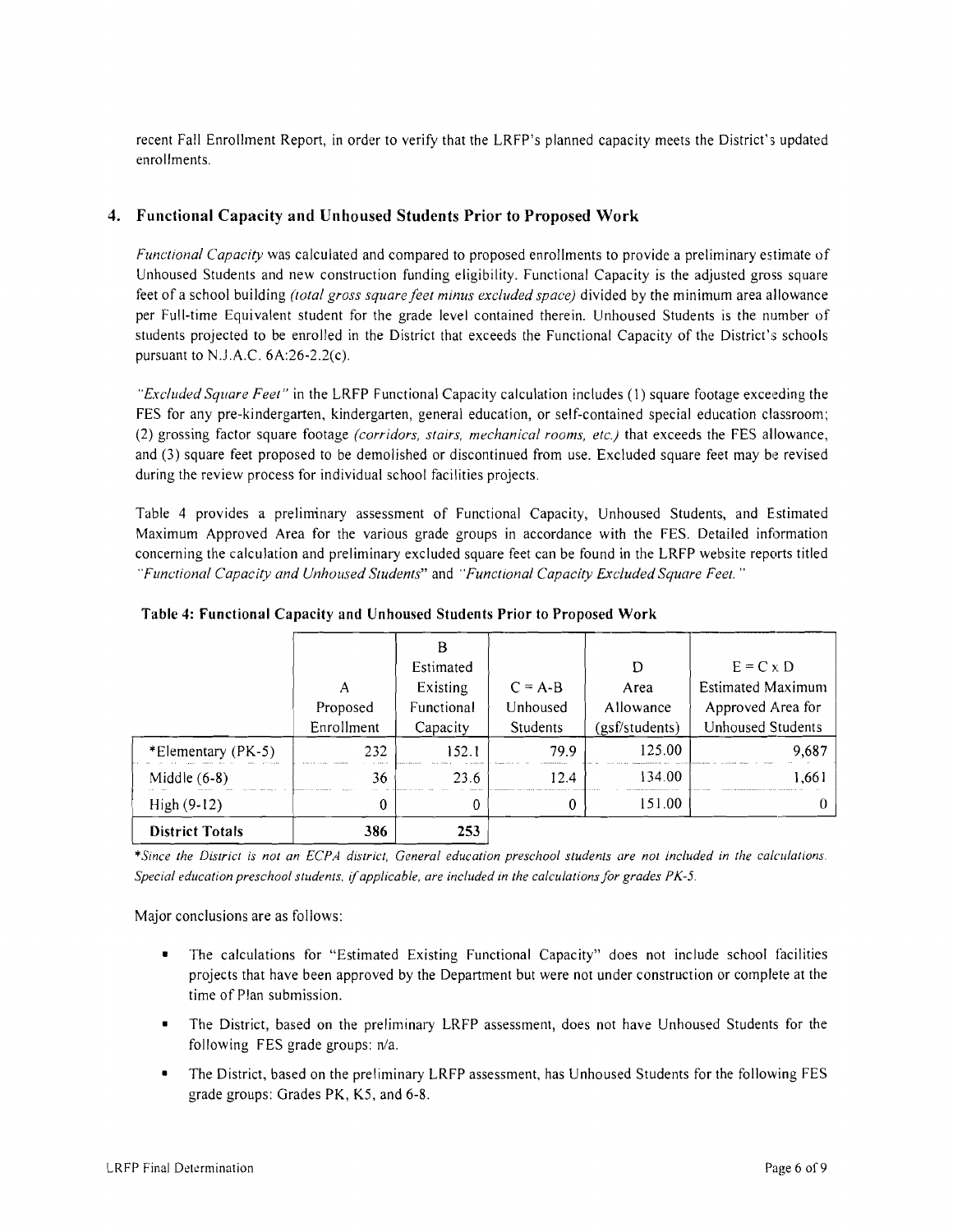- The District is not an ECPA District. Therefore, pre-kindergarten students are not included in the calculations.
- The District is not proposing to demolish or discontinue the use of existing District-owned instructional space. The Functional Capacity calculation excludes square feet proposed to be demolished or discontinued for the following FES grade groups: n/a. ,

FINDINGS Functional Capacity and Unhoused Students calculated in the LRFP are preliminary estimates. Justification for square footage in excess of the FES and the determination of additional excluded square feet, Preliminary Eligible Costs (PEC), and Final Eligible Costs (FEC) will be included in the review process for specific school facilities projects. A feasibility study undertaken by the District is required if building demolition or replacement is proposed per N.J.A.C. 6A:26-2.3(b)(lO).

#### 5. Proposed Work

The District was instructed to review the condition of its facilities and sites and to propose corrective *'system"*  and *"inventory"* actions in its LRFP. "System" actions upgrade existing conditions without changing spatial configuration or size. Examples of system actions include new windows, finishes, and mechanical systems. "Inventory" actions address space problems by removing, adding, or altering sites, schools, buildings and rooms. Examples of inventory actions include building additions, the reconfiguration of existing walls, or changing room use.

Table 5 summarizes the type of work proposed in the District's LRFP for instructional buildings. Detailed information can be found in the LRFP website reports titled *"Site Asset Inventory," "LRFP Systems Actions Summary,* " *and "LRFP Inventory Actions Summary. "* 

| <b>Type of Work</b>                                                                                        | Work Included in LRFP                            |  |  |
|------------------------------------------------------------------------------------------------------------|--------------------------------------------------|--|--|
| <b>System Upgrades</b><br>                                                                                 | ves<br>1112-12119-01-177-111-1-1-1-121-1-121     |  |  |
| <b>Inventory Changes</b>                                                                                   |                                                  |  |  |
| Room Reassignment or Reconfiguration                                                                       | no                                               |  |  |
| <b>Building Addition</b><br>West Charles Contract and Canada in a contract of the Charles Contract Charles | nc<br>Acces (exhibitions case, concern (111)<br> |  |  |
| <br>New Building                                                                                           | nc                                               |  |  |
| Partial or Whole Building Demolition or Discontinuation of Use                                             | nc                                               |  |  |
| New Site                                                                                                   | nc                                               |  |  |

#### Table 5: Proposed Work for Instructional Building

Major conclusions are as follows:

- The District has proposed system upgrades in one or more instructional buildings.
- • The District has not proposed inventory changes.
- The District has not proposed new construction in lieu of rehabilitation in one or more instructional buildings.

Please note that costs represented in the LRFP are for capital planning purposes only. Estimated costs are not intended to represent preliminary eligible costs or final eligible costs of approved school facilities projects.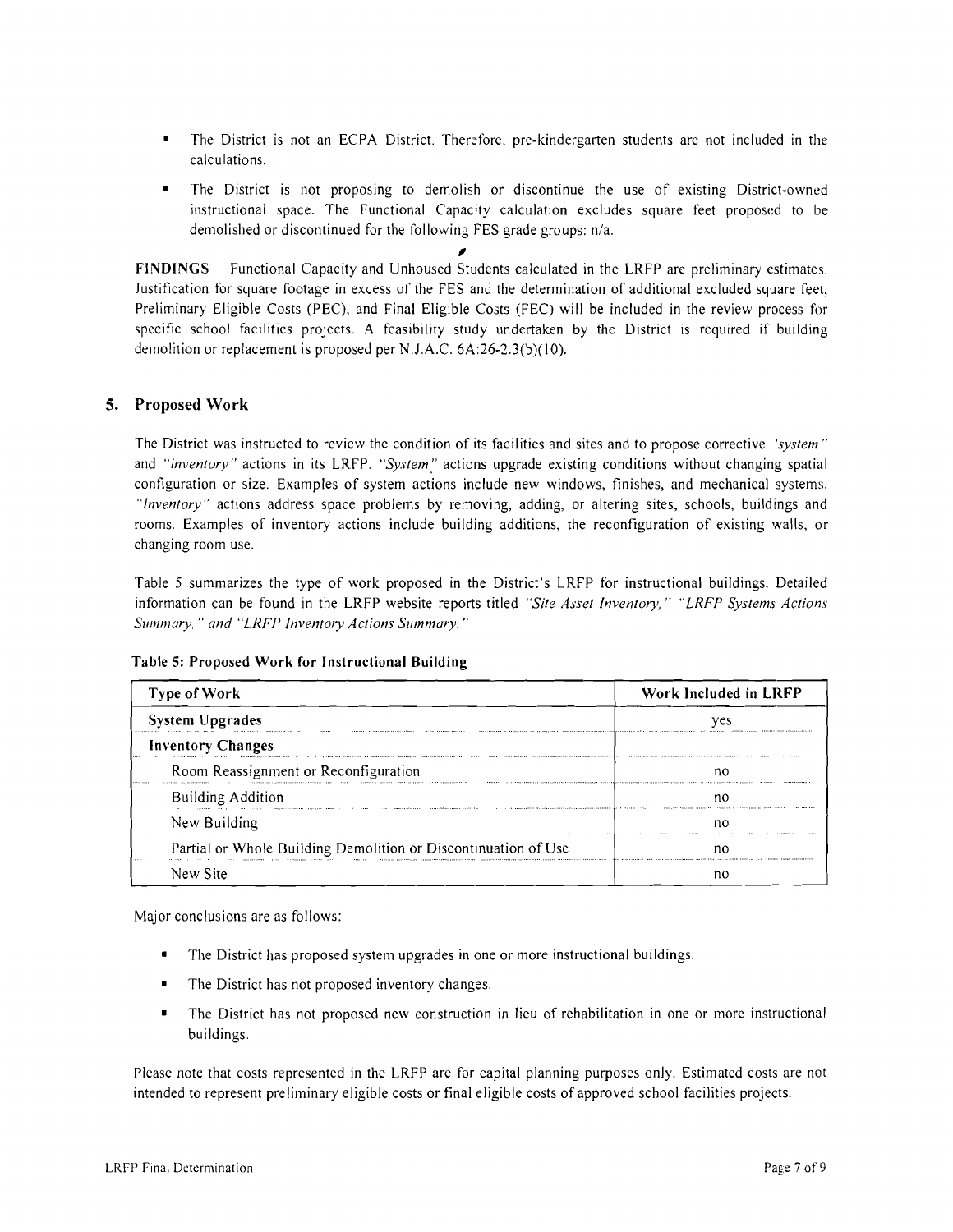The Act (N.J.S.A. 18A:7G-7b) provides that all school facilities shall be deemed suitable for rehabilitation unless a pre-construction evaluation undertaken by the District demonstrates to the satisfaction of the Commissioner that the structure might pose a risk to the safety of the occupants even after rehabilitation or that rehabilitation is not cost-effective. Pursuant to N.J.A.C. 6A:26-2.3(b)(I0), the Commissioner may identify school facilities for which new construction is proposed in lieu of rehabilitation for which it appears from the information presented that new construction is justified, provided, however, that for such school facilities so identified, the District must submit a feasibility study as part of the application for the specific school facilities project. The cost of each proposed building replacement is compared to the cost of additions or rehabilitation required to eliminate health and safety deficiencies and to achieve the District's programmatic model.

Facilities used for non-instructional or non-educational purposes are ineligible for State support under the Act. However, projects for such facilities shall be reviewed by the Department to determine whether they are consistent with the District's LRFP and whether the facility, if it is to house students (full or part time) conforms to educational adequacy requirements. These projects shall conform to all applicable statutes and regulations.

**FINDINGS** The Department has determined that the proposed work is adequate for review of the District's LRFP. However, Department approval of proposed work in the LRFP does not imply that the District may proceed with a school facilities project. The District must submit individual project applications with cost estimates for Department project approval. Both school facilities project approval and other capital project review require consistency with the District's approved LRFP.

# **6. Functional Capacity and Unhoused Students After Completion** of Proposed **Work**

The *Functional Capacity* of the District's schools *after* completion of the work proposed in the LRFP was calculated to highlight any remaining Unhoused Students.

Table 6 provides a preliminary assessment of Unhoused Students and Estimated Remaining Maximum Area after completion of new construction proposed in the LRFP, if applicable. Detailed information concerning the calculation can be found in the website report titled *"Functional Capacity and Unhoused Students."* 

|                        | Estimated<br>Maximum<br>Approved<br>Area for<br>Unhoused | Total New<br><b>GSF</b> | Proposed<br>Functional<br>Capacity after<br>Construction | Unhoused<br>Students after<br>Construction | Estimated<br>Maximum Area<br>for Unhoused<br><b>Students</b><br>Remaining |
|------------------------|----------------------------------------------------------|-------------------------|----------------------------------------------------------|--------------------------------------------|---------------------------------------------------------------------------|
| *Elementary (PK-5)     | 9,987                                                    | 0                       | 152.1                                                    | 79.9                                       | 9,987                                                                     |
| Middle $(6-8)$         | 1,661                                                    |                         | 23.6                                                     | 124                                        | ا 66.ا                                                                    |
| $High(9-12)$           |                                                          | 0                       |                                                          |                                            |                                                                           |
| <b>District Totals</b> |                                                          |                         | 253.1                                                    |                                            |                                                                           |

**Table 6: Functional Capacity and Unhoused Students After Completion of Proposed Work** 

*·Since the District* is *not an ECPA district, general education preschool sllldents are not included in the calculations. Special education preschool students, if applicable, are included in the calculations for grades PK-5.* 

Major conclusions are as follows:

• New construction is proposed for the following grade groups: n/a.